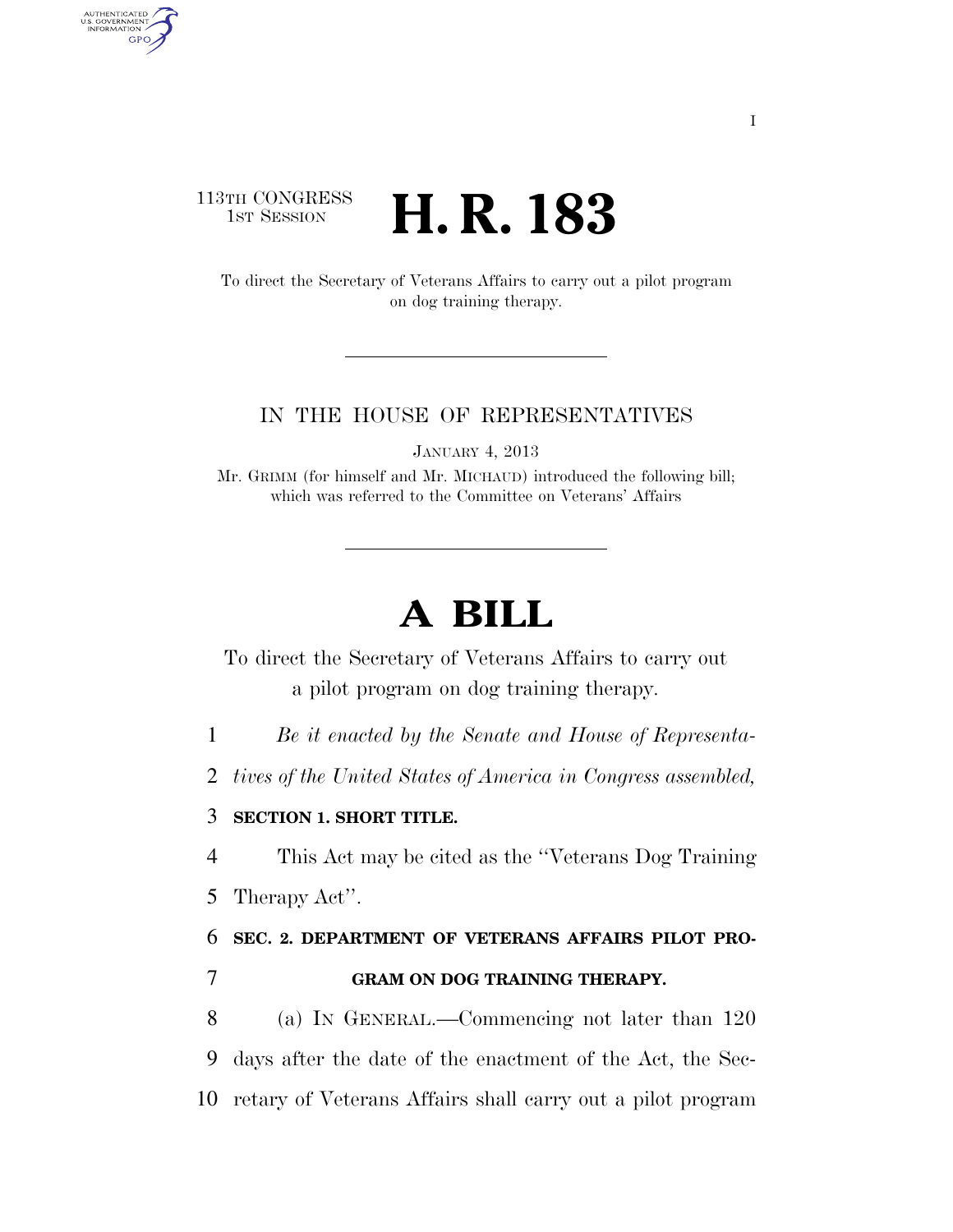for the purpose of assessing the effectiveness of addressing post-deployment mental health and post-traumatic stress disorder symptoms through a therapeutic medium of training service dogs for veterans with disabilities.

 (b) DURATION OF PILOT PROGRAM.—The pilot pro- gram required by subsection (a) shall be carried out at least three and not more than five Department of Veterans Affairs medical centers during the five-year period begin- ning on the date of the commencement of the pilot pro-gram.

 (c) LOCATIONS OF PILOT PROGRAM.—In selecting medical centers for the pilot program required under sub- section (a), the Secretary shall ensure that each medical center selected provides a training area for educating vet- erans with mental health conditions in the art and science of service dog training and handling. Such training area shall—

- (1) include a dedicated space that is suitable for grooming and training dogs indoors;
- (2) be wheelchair accessible;

(3) include classroom or lecture space;

22 (4) include office space for staff;

 (5) include a suitable space for storing training equipment;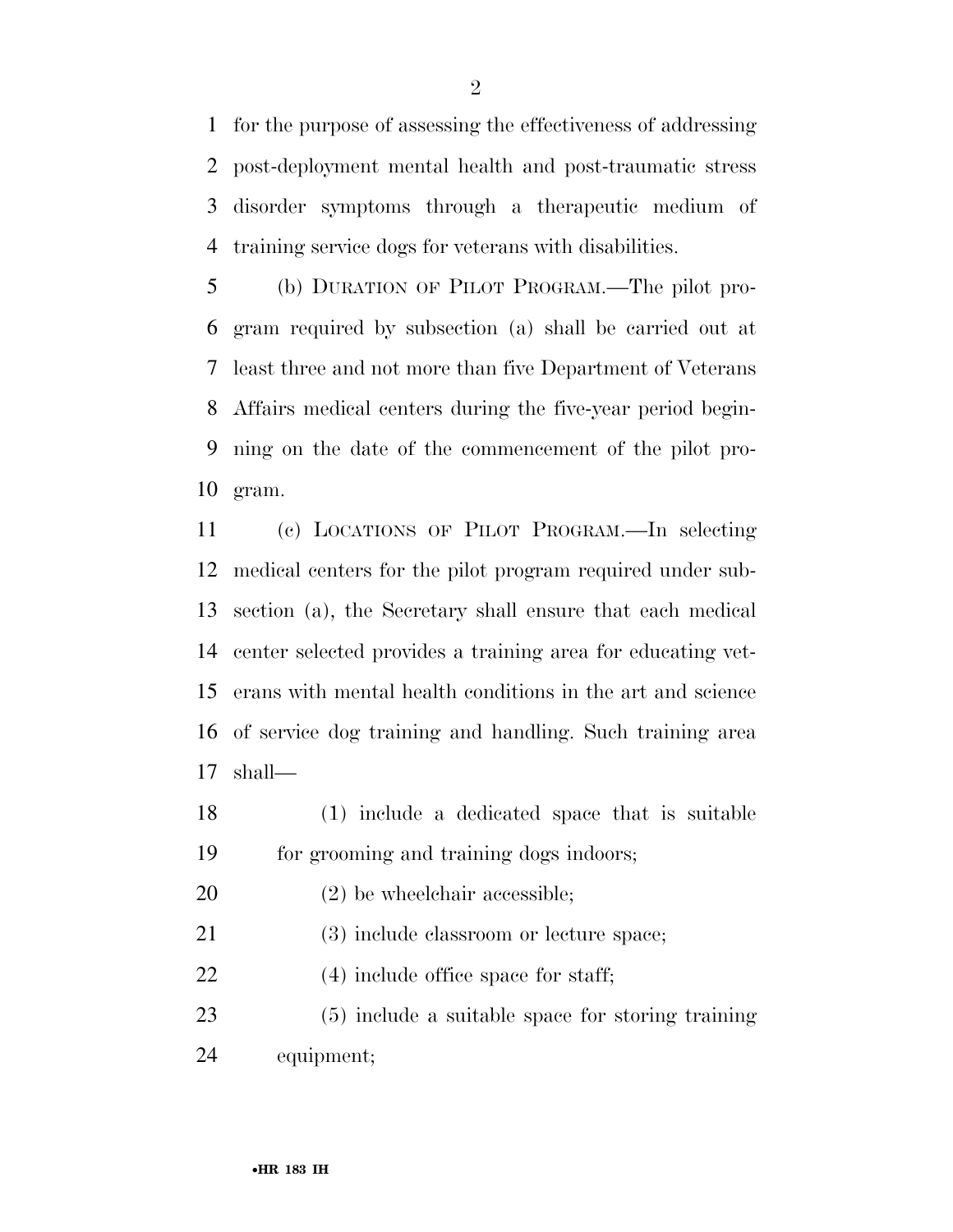| $\mathbf{1}$   | $(6)$ provide for periodic use of other training           |
|----------------|------------------------------------------------------------|
| $\overline{2}$ | areas for training the dogs with wheelchairs and           |
| 3              | conducting other exercises;                                |
| $\overline{4}$ | (7) include outdoor exercise and toileting space           |
| 5              | for dogs; and                                              |
| 6              | (8) provide transportation for weekly field trips          |
| 7              | to train dogs in other environments.                       |
| 8              | (d) DESIGN OF PILOT PROGRAM.—In carrying out               |
| 9              | the pilot program under this section, the Secretary shall— |
| 10             | (1) administer the program through the Recre-              |
| 11             | ation Therapy Service of the Department of Vet-            |
| 12             | erans Affairs under the direction of a certified rec-      |
| 13             | reational therapist with sufficient administrative ex-     |
| 14             | perience to oversee all pilot program sites;               |
| 15             | (2) establish, for purposes of overseeing the              |
| 16             | training of dogs at medical centers selected for the       |
| 17             | pilot program, a director of service dog training with     |
| 18             | a background working in social services, experience        |
| 19             | in teaching others to train service dogs in a voca-        |
| 20             | tional setting, and at least one year of experience        |
| 21             | working with veterans or active duty service mem-          |
| 22             | bers with post-traumatic stress disorder in a clinical     |
| 23             | setting;                                                   |
| 24             | $(3)$ ensure that each pilot program site has cer-         |

 (3) ensure that each pilot program site has cer-tified service dog training instructors;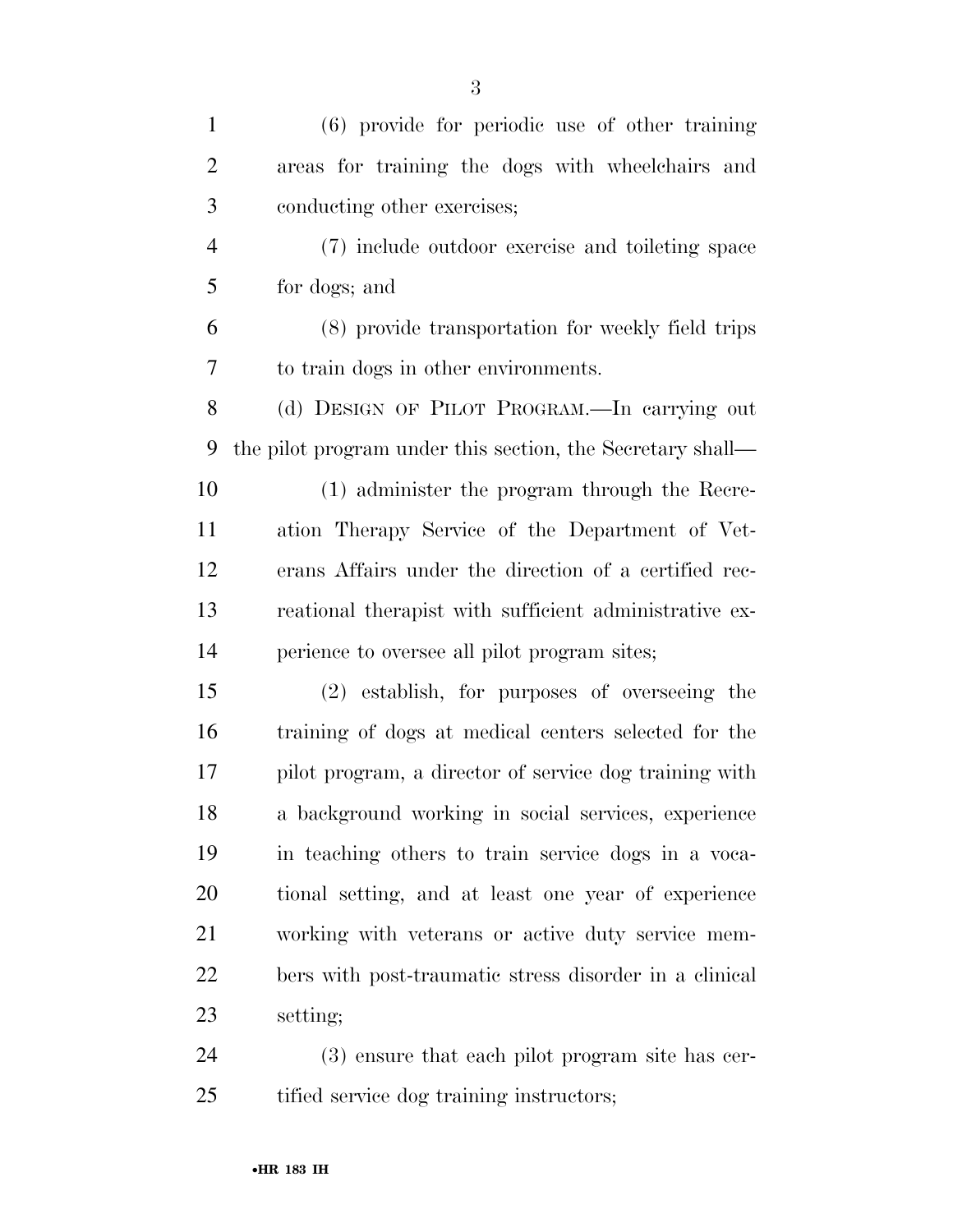| $\mathbf{1}$   | (4) ensure that in selecting assistance dogs for           |
|----------------|------------------------------------------------------------|
| $\overline{2}$ | use in the program, dogs residing in animal shelters       |
| 3              | or foster homes are looked at as an option, if appro-      |
| $\overline{4}$ | priate, and ensure that all dogs used in the program       |
| 5              | have adequate temperament and health clearances;           |
| 6              | (5) ensure that each service dog in training               |
| 7              | participating in the pilot program is taught all es-       |
| 8              | sential commands pertaining to service dog skills;         |
| 9              | $(6)$ ensure that each service dog in training             |
| 10             | lives at the pilot program site or a volunteer foster      |
| 11             | home in the vicinity of such site while receiving          |
| 12             | training;                                                  |
| 13             | (7) ensure that the pilot program involves both            |
| 14             | lecture of service dog training methodologies and          |
| 15             | practical hands-on training and grooming of service        |
| 16             | dogs; and                                                  |
| 17             | (8) ensure that the pilot program is designed              |
| 18             | $to-$                                                      |
| 19             | (A) maximize the therapeutic benefits to                   |
| 20             | veterans participating in the program; and                 |
| 21             | (B) provide well-trained service dogs to                   |
| 22             | veterans with disabilities.                                |
| 23             | (e) VETERAN ELIGIBILITY.—A veteran with post-              |
| 24             | traumatic stress disorder or other post-deployment mental  |
| 25             | health condition may volunteer to participate in the pilot |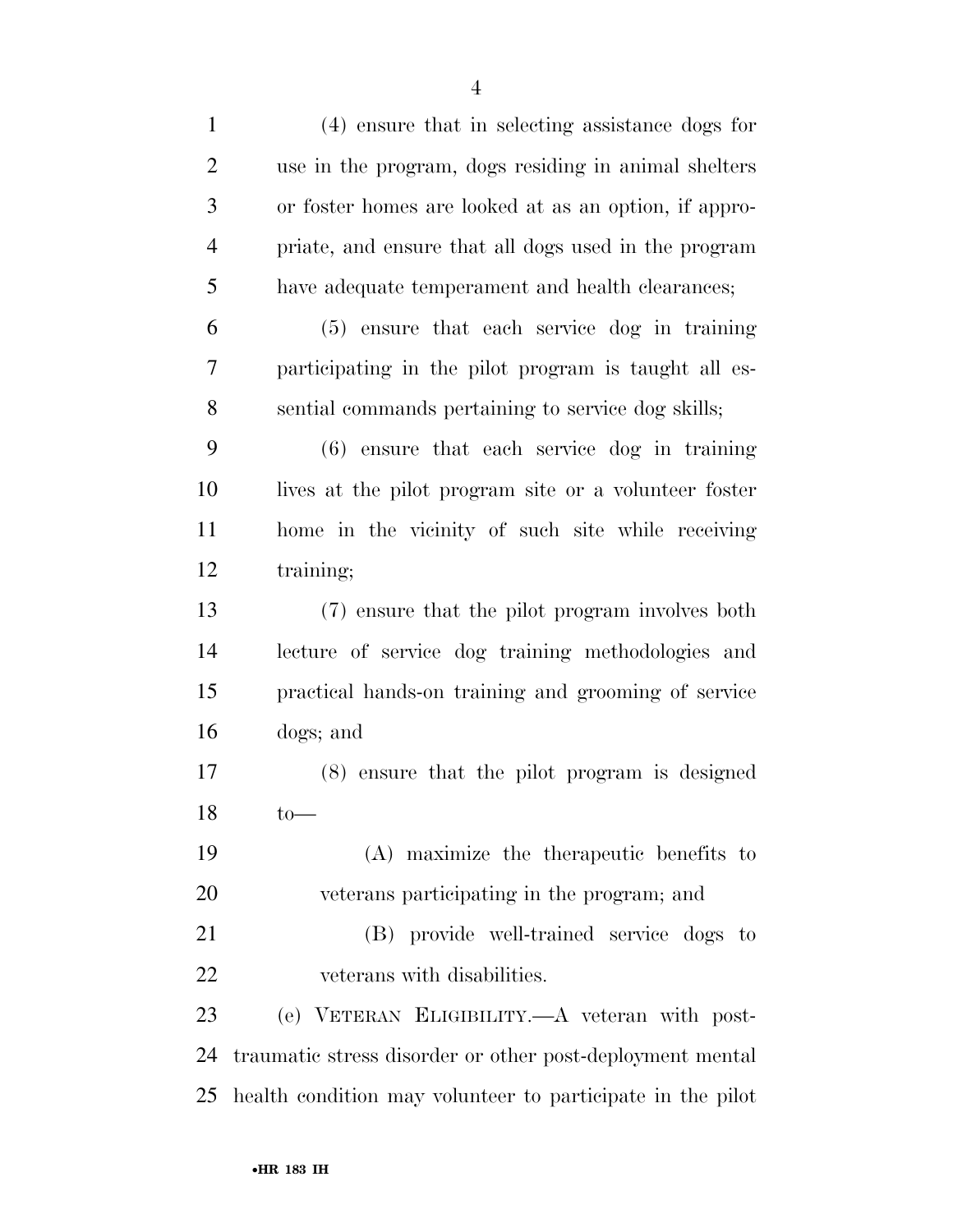program under subsection (a) if the Secretary determines that there are adequate program resources available for such veteran at the pilot program site. Veterans may par- ticipate in the pilot program in conjunction with the com- pensated work therapy program of the Department of Vet-erans Affairs.

 (f) HIRING PREFERENCE.—In hiring service dog training instructors under the pilot program under sub- section (a), the Secretary shall give a preference to vet- erans who have successfully graduated from post-trau- matic stress disorder or other residential treatment pro- grams and who have received adequate certification in service dog training.

 (g) COLLECTION OF DATA.—The Secretary shall col- lect data on the pilot program required under subsection (a) to determine how effective the program is for the vet- erans participating in the program. Such data shall in- clude data to determine how effectively the program as-sists veterans in—

 (1) reducing stigma associated with post-trau- matic stress disorder or other post-deployment men-22 tal health condition;

- (2) improving emotional regulation;
- (3) improving patience;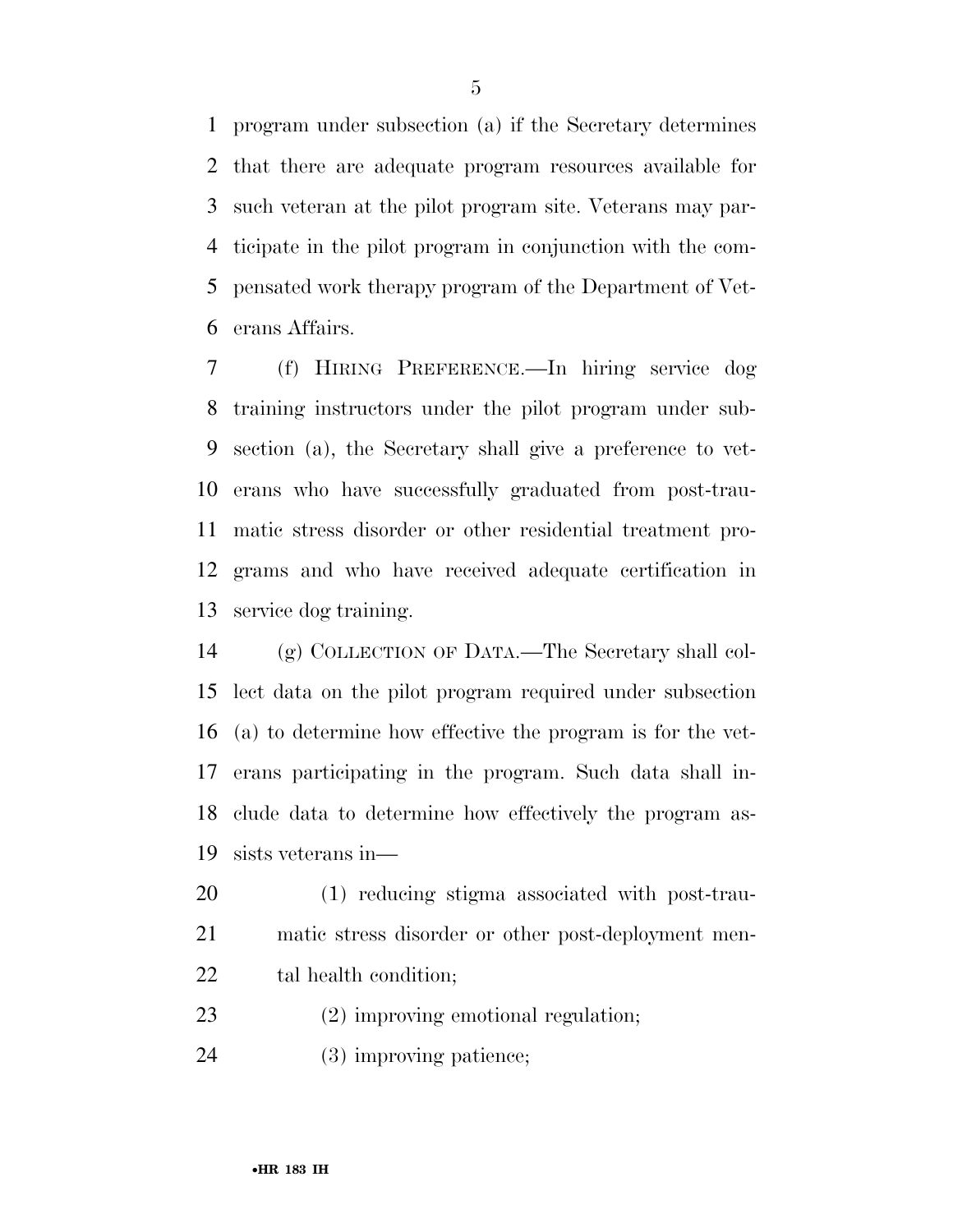| $\mathbf{1}$ | $(4)$ instilling or re-establishing a sense of pur-         |
|--------------|-------------------------------------------------------------|
| 2            | pose;                                                       |
| 3            | (5) providing an opportunity to help fellow vet-            |
| 4            | erans;                                                      |
| 5            | $(6)$ reintegrating into the community;                     |
| 6            | (7) exposing the dog to new environments and                |
| 7            | in doing so, helping the veteran reduce social isola-       |
| 8            | tion and withdrawal;                                        |
| 9            | (8) building relationship skills, including par-            |
| 10           | enting skills;                                              |
| 11           | (9) relaxing the hyper-vigilant survival state;             |
| 12           | $(10)$ improving sleep patterns; and                        |
| 13           | (11) enabling veterans to decrease the use of               |
| 14           | pain medication.                                            |
| 15           | (h) REPORTS TO CONGRESS.—Not later than one                 |
| 16           | year after the date of the commencement of the pilot pro-   |
| 17           | gram under subsection (a), and each year thereafter for     |
| 18           | the duration of the pilot program, the Secretary shall sub- |
| 19           | mit to Congress a report on the pilot program. Each such    |
| 20           | report shall include—                                       |
| 21           | (1) the number of veterans participating in the             |
| 22           | pilot program;                                              |
| 23           | $(2)$ a description of the services carried out by          |
| 24           | the Secretary under the pilot program;                      |